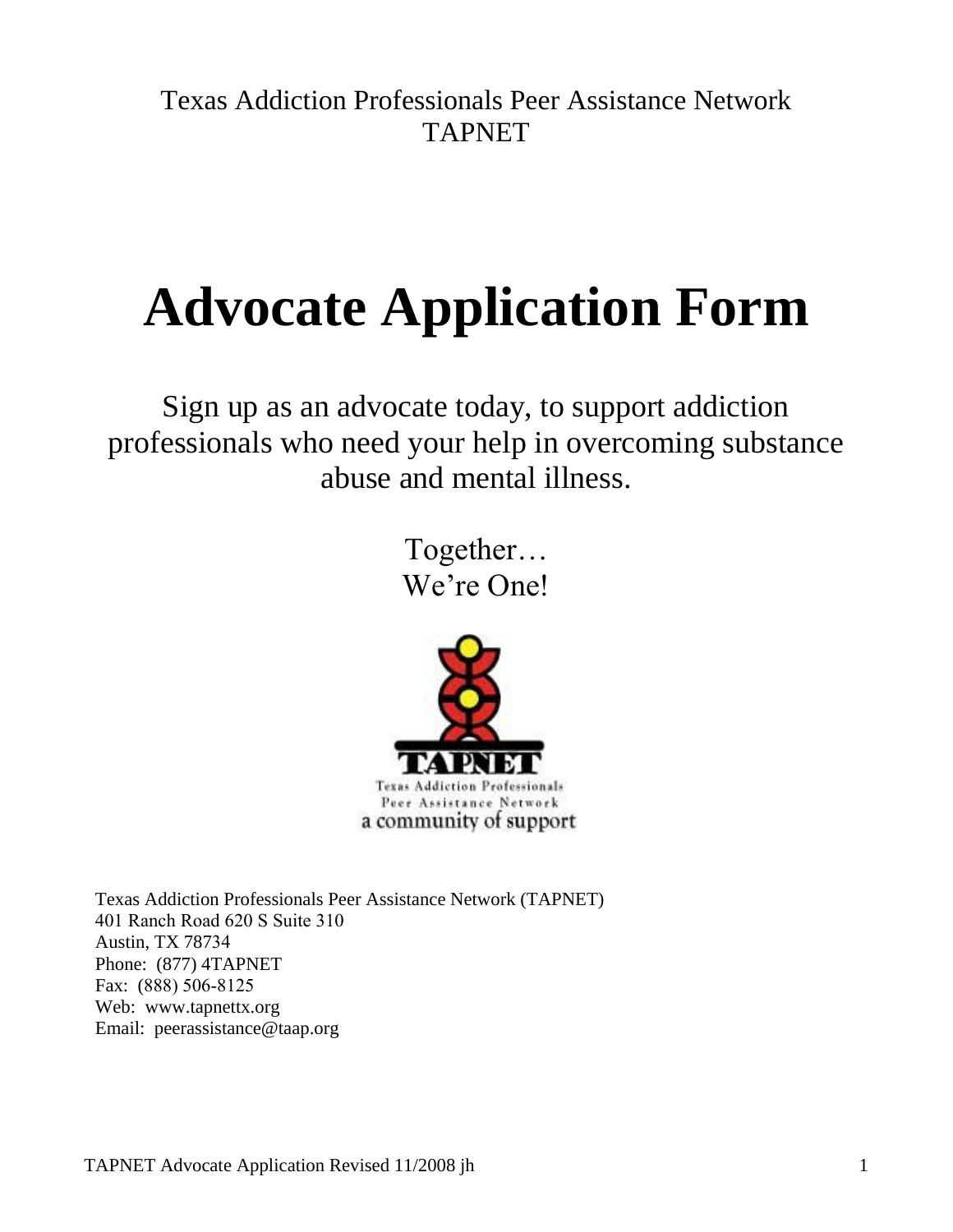## **What is TAPNET?**

As of September 1, 2008 all Licensed Chemical Dependency Counselors and Counselor Interns must have access to a peer assistance program. TAPNET is a new peer assistance program designed to meet this requirement. Counselors are not immune from substance abuse and mental illness. Our mission is to assist counselors struggling with substance abuse and mental health disorders in returning to healthy functioning so they may safely continue to practice. Currently, TAPNET is seeking licensed professionals to serve as volunteer advocates. The programs success depends on a strong peer network, made up of individuals like you, in the field willing to give of their time for the better of the profession. A tremendous amount of money and training are invested in developing professionals to work with the chemically dependent and mentally ill. To allow the loss of his or her services due to addiction or mental illness without a concerted effort to rehabilitate them to healthy functioning would go against the belief that people can and do get better. TAPNET is administered by the Texas Association of Addiction Professionals and is approved and regulated by the Texas Department of State Health Services.

## **Why Should I Become a TAPNET Advocate?**

TAPNET advocates are Licensed Chemical Dependency Counselors who care about other counselors and want to aide in their success through difficult times. The philosophy of the TAPNET is that addiction and mental illness are chronic illnesses and relapse may occur. By serving as an advocate, you will have the satisfaction of knowing you are helping not only the impaired counselors, but also protecting the public and maintaining the integrity of the counseling field. The TAPNET motto is "Together…We are One," and we believe that with the help of volunteer advocates we can give impaired counselors the opportunity to recover and safely return to the field of addiction counseling.

If you are interested in serving as a TAPNET advocate, please complete this application and return it to TAPNET. The board will review your application. If approved you will be invited to attend the next TAPNET advocate training, and you will be on your way to bettering the lives of your colleagues who need assistance. Details of expectations for advocates are contained in this application.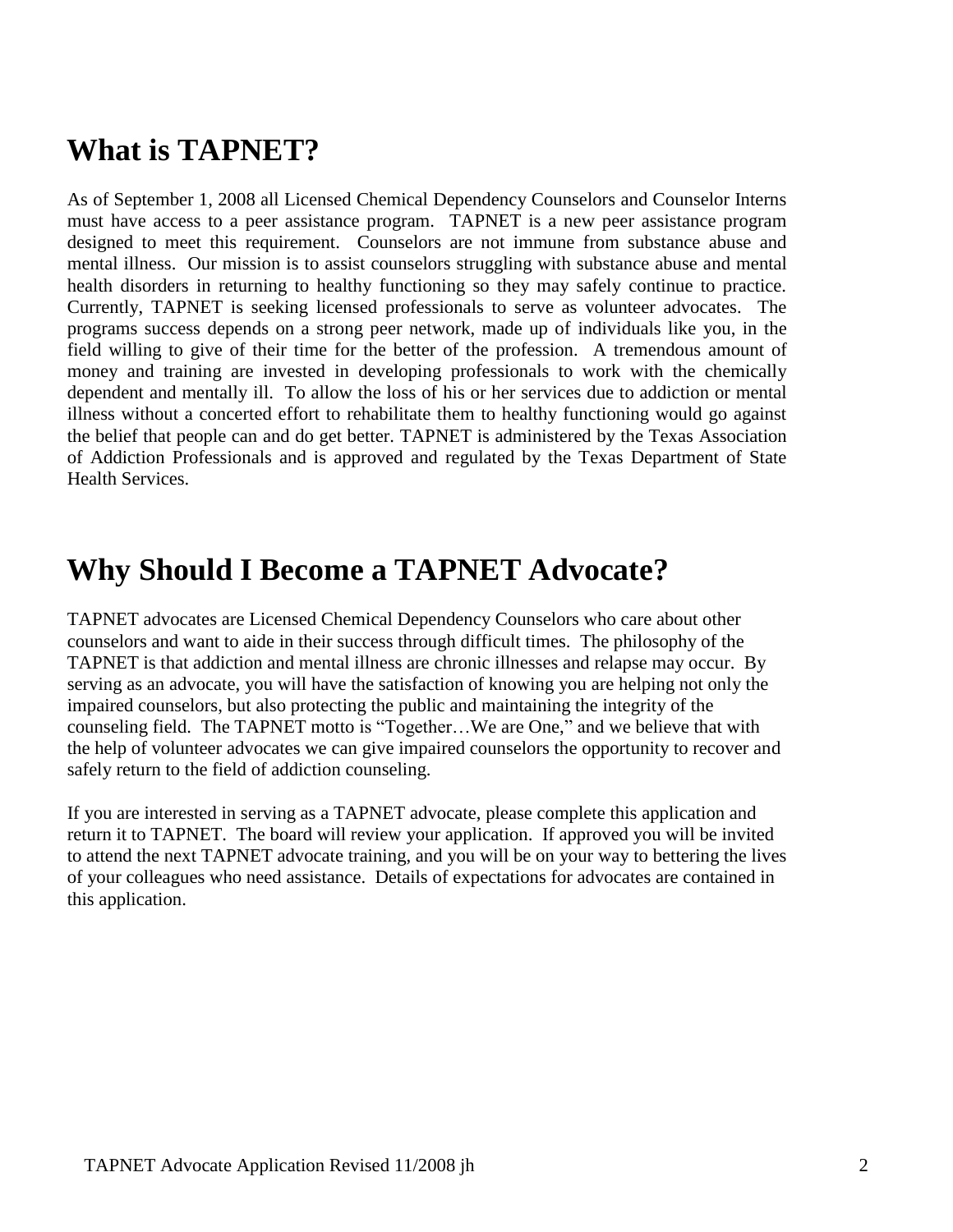### **TAPNET ADVOCATE'S STANDARDS OF PRACTICE**

- 1. Appointment advocates shall be appointed by the TAPNET Board of Directors.
- 2. Qualification selection of advocates shall be based on the following criteria:
	- a. Meet TXDSHS requirements for a QCC.
	- b. Have a minimum of two (2) years employment experience in working with alcohol/substance abusing populations as a Licensed or Certified Counselor.
	- c. If in recovery, must have a minimum of 2 years of good recovery for substance abuse and/or psychiatric disorders.
	- d. Be knowledgeable about policies and procedures of TAPNET.
	- e. Be knowledgeable with respect to regulations that govern licensed chemical dependency practice in Texas.
	- f. Function within policies, procedures, and regulations in "d" and "e" above.
	- g. Support that substance use and psychiatric disorders are diseases and are treatable.
	- h. Demonstrate interpersonal skills necessary in serving as a TAPNET advocate.
	- i. Make a commitment of time and energy required by the program/participants.
	- j. Complete a current TAPNET advocate application for review by the Board of Directors.
	- k. Complete eight hours of training to include chemical dependency and mental illness, including appropriate treatment, guidelines for identification, and intervention and advocacy skills.
	- l. Complete a minimum of six hours of training every other year to continue to serve as advocates.
	- m. Act as a resource for employers and TAPNET participants.
	- n. Must inform TAPNET if one is not in stable recovery, i.e., would be unable to fulfill the advocate role until minimum recovery time has elapsed (see "b" above).
	- o. Be responsible and accountable for action with respect to his/her role as a TAPNET advocate.
- 3. Training all advocates will be expected to complete the initial TAPNET advocate training course and required semi-annual training.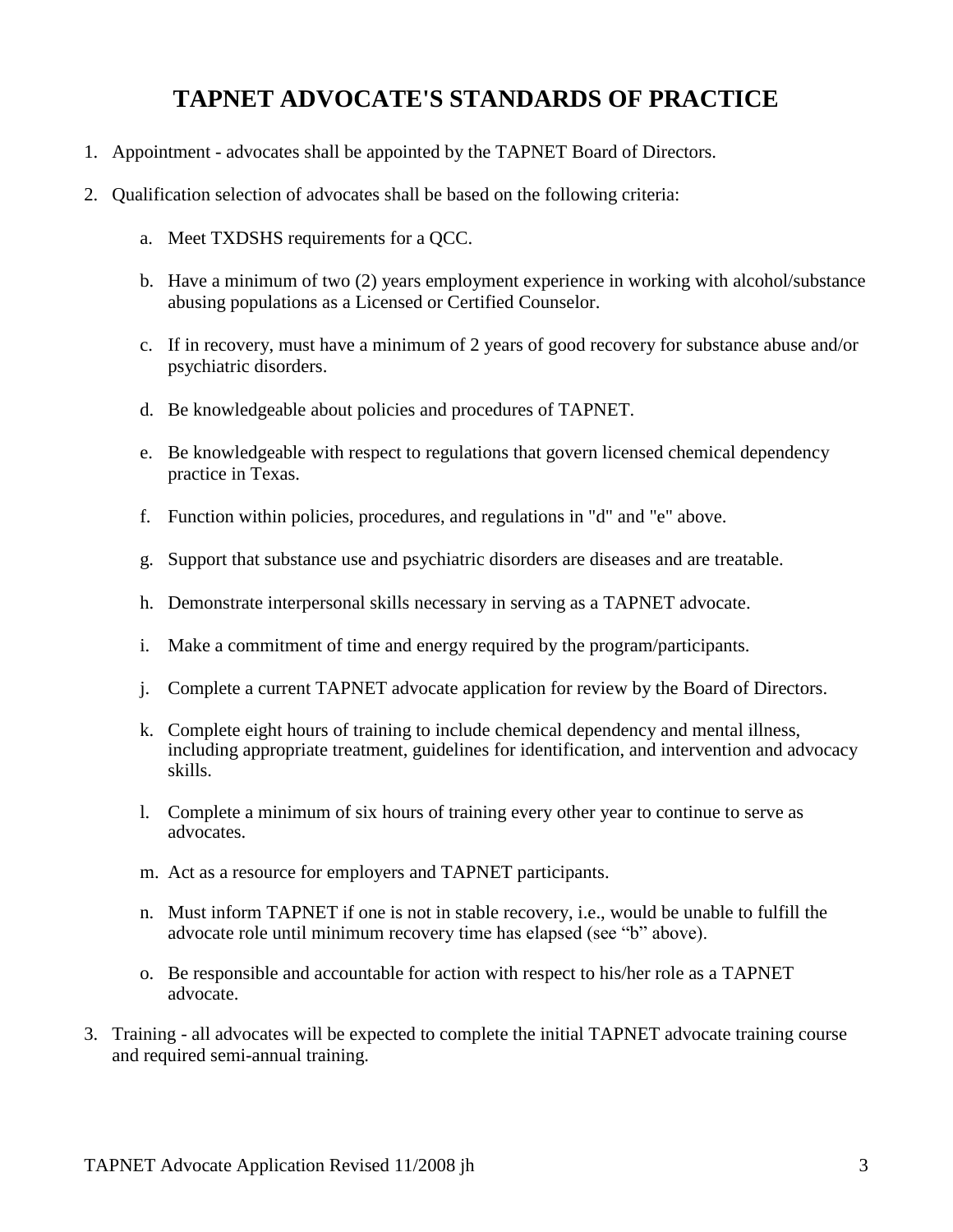- 4. Caseload shall be determined by the case manager based on resources, ability, and time constraints of the advocate.
- 5. Responsibilities:
	- a. Respond and coordinate screening and intervention for impaired professionals when requested by TAPNET chair.
	- b. Work as a liaison with impaired counselors and employers.
	- c. Coordinate with interveners to provide advocacy services for impaired professionals.
	- d. Educate counseling professionals, employers, students and the public about chemical dependency and mental health issues and resources available.
	- e. Monitor referrals for compliance with TAPNET guidelines.
	- f. Maintain documentation on the participants' compliance, or lack thereof, through the provided secure system of TAPNET.
	- g. Serve as an advocate for impaired professionals.
	- h. Assure all confidentiality guidelines of 42 CFR part 2 and HIPAA are followed to protect participants seeking assistance.
	- i. Notify the TAPNET office within 24 hours if participant fails to maintain contact with advocate or is non-compliant with TAPNET. Notify the TAPNET office of any significant developments, e.g., contact by legal authorities, suicide threat, etc.
- 6. TAPNET advocates **will not** be responsible for:
	- a. Conducting interventions.
	- b. Advocating or reporting to the counselor's employer or the TAPNET office unless the counselor is a potential danger to self or others.
	- c. Functioning as the counselor's counselor/therapist.
	- d. Dictating the counselor participant's treatment/rehabilitation requirements.
- 7. Advocates who have the same employer as their participant(s) are not to advocate for counselors who they supervise, have administrative authority over, or may otherwise be placed in a conflict of interest.
- 8. Advocates are not to gain financially from their volunteer work or association with TAPNET.
- 9. Advocates may only refer counselors to agencies approved by the TAPNET Board of Directors.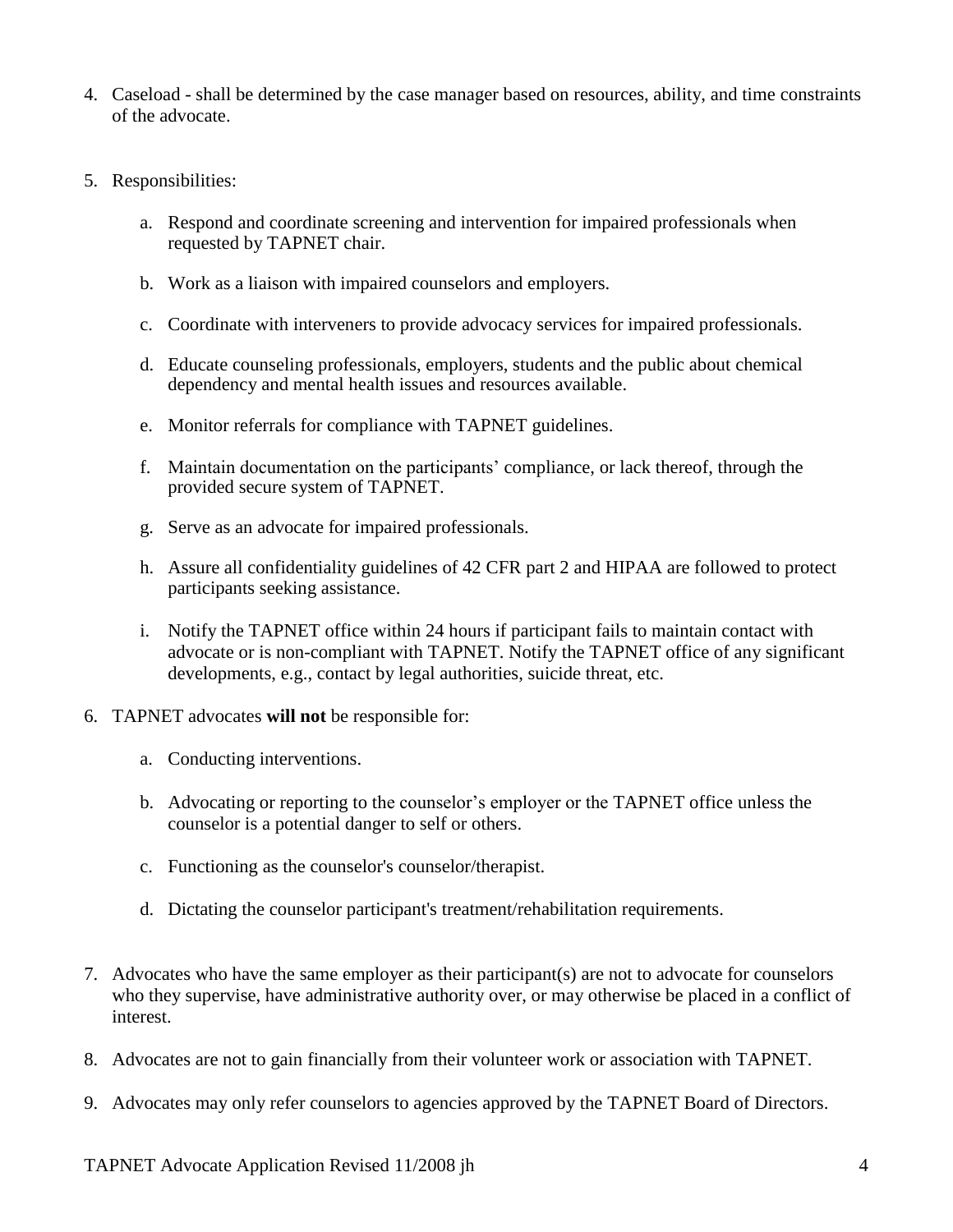|  |  |  |  | <b>Texas Addiction Professionals Peer Assistance Network (TAPNET) ADVOCATE APPLICATION</b> |  |
|--|--|--|--|--------------------------------------------------------------------------------------------|--|
|  |  |  |  |                                                                                            |  |

| $1. NAME$ $2. SSN$ $3. DOB$                                                                                                                                                                          |  |  |
|------------------------------------------------------------------------------------------------------------------------------------------------------------------------------------------------------|--|--|
|                                                                                                                                                                                                      |  |  |
|                                                                                                                                                                                                      |  |  |
|                                                                                                                                                                                                      |  |  |
|                                                                                                                                                                                                      |  |  |
| 14. PREFERRED E-MAIL                                                                                                                                                                                 |  |  |
|                                                                                                                                                                                                      |  |  |
|                                                                                                                                                                                                      |  |  |
|                                                                                                                                                                                                      |  |  |
|                                                                                                                                                                                                      |  |  |
| 20. STATUS OF YOUR CURRENT LICENSE ________ ACTIVE _______ INACTIVE _______ RETIRED                                                                                                                  |  |  |
| 21. IS THE LICENSING BOARD CURRENTLY INVESTIGATING YOU? YES ____ NO<br>IF YES, EXPLAIN                                                                                                               |  |  |
| 22. HAS THE LICENSING BOARD TAKEN ACTION AGAINST YOUR LICENSE IN THE PAST FIVE YEARS?<br>$YES$ NO IF YES, EXPLAIN                                                                                    |  |  |
| 23. DO YOU HAVE ANY FELONY OR MISDEMEANOR CHARGES PENDING? ____ YES _____ NO                                                                                                                         |  |  |
| 24. HAVE YOU EVER BEEN CONVICTED OF A FELONY, INCLUDING SEXUAL ASSAULT OR PREDATION?                                                                                                                 |  |  |
| 25. EDUCATION (please check those that apply):<br>_ICRC Certification<br>_Associate Degree<br>$\Box$ Diploma<br>_ Baccalaureate Degree Behavioral Science Field<br>_Masters Behavioral Science Field |  |  |

**Please answer question 1 through 25. Please attach additional sheets for questions 21 through 24 if necessary.**

- $\angle$  Other Degree(s) (specify)  $\angle$
- $\Box$  Other license(s)/certification(s) (specify)  $\Box$

**Please answer all questions that apply. Please attach additional pages if necessary. If a question is not applicable, please indicate as such:**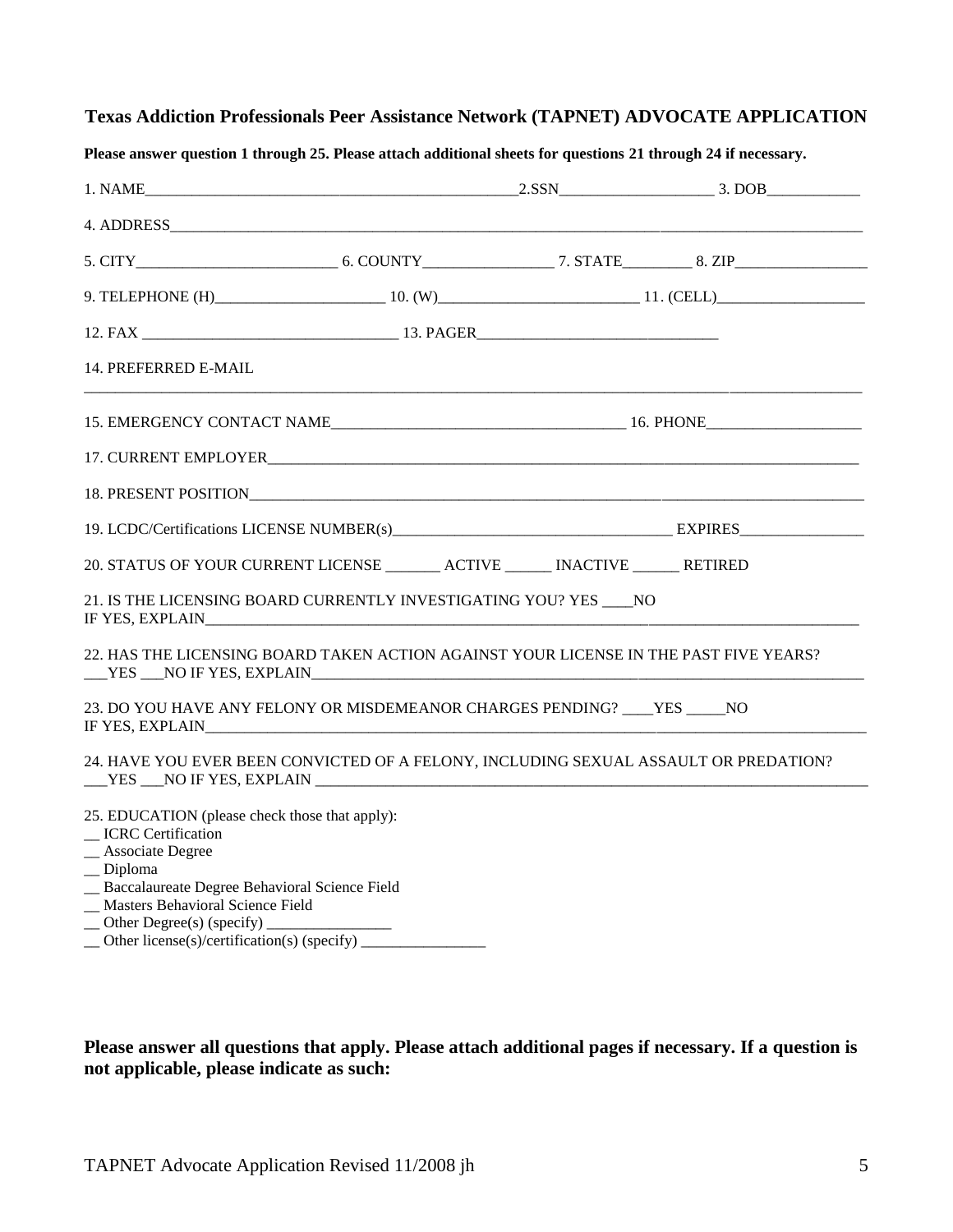- 1. Why do you want to become a TAPNET Advocate?
- 2. Briefly, what is your view of chemical dependency and mental illness?
- 3. If you are a counselor in recovery from substance abuse and/or mental illness, please indicate:
	- a. My clean/sobriety date is  $\blacksquare$
	- b. My mental health recovery started
- 4. If recovering, are you involved in any community based support groups such as AA or NA?
- 5. If you attend such groups, how many meetings do you attend weekly?
- 6. What skills do you possess that would assist you while working with a participant in TAPNET?
- 7. Please describe what time and resources you have available that would allow you to assist chemically impaired or mentally ill counselors:
- 8. Given caseload demands, are you willing to advocate for a minimum of two participants? If no, please explain?
- 9. Please indicate the number of hours each week you can invest toward advocating for a recovering counselors: